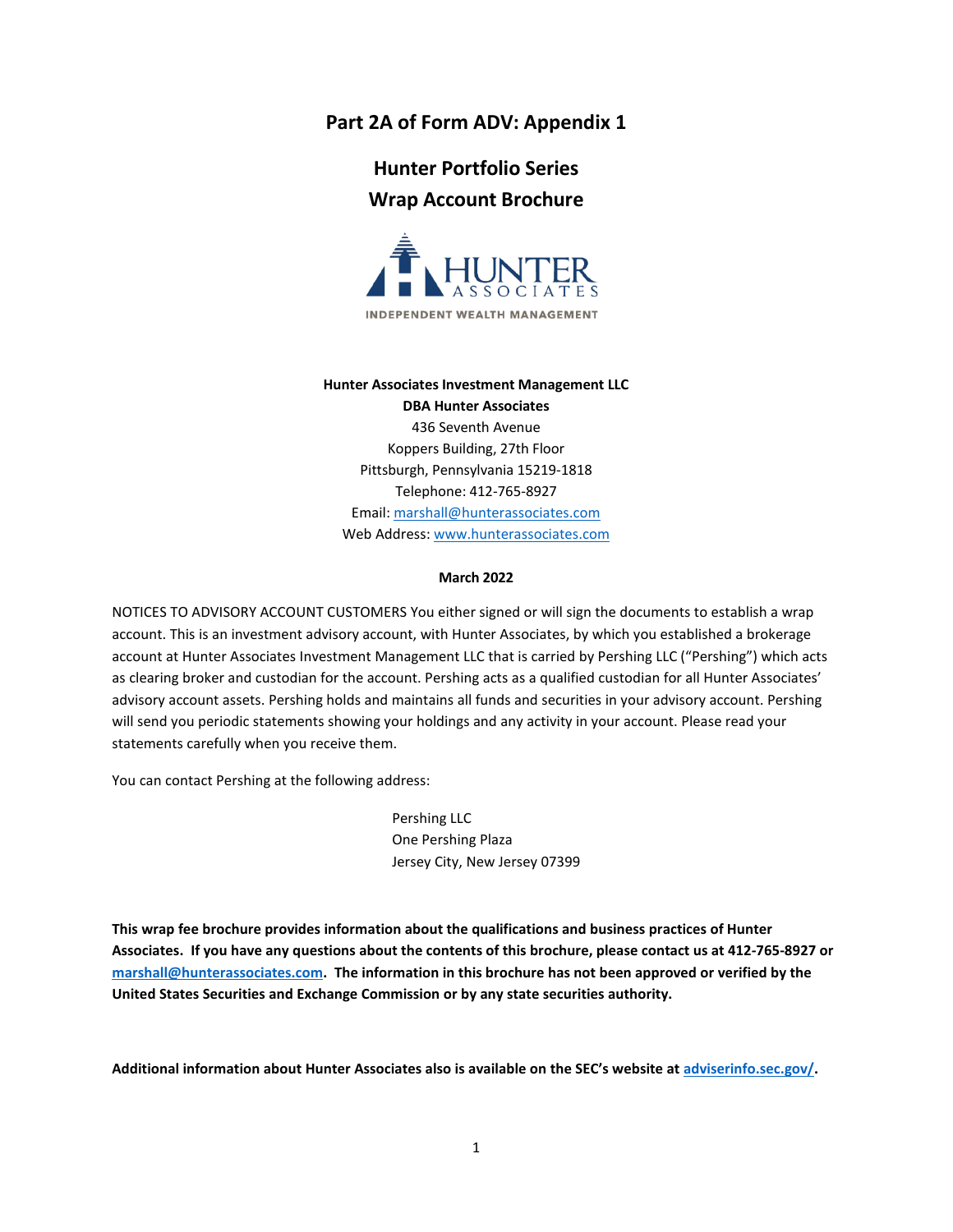# ITEM 2 MATERIAL CHANGE

This Item is used to provide our clients with a summary of new and/or updated information.

We will inform you of revision(s) based on the nature of the information as follows:

1. Annual Update: We are required to update certain information at least annually, within 90 days of our firm's fiscal year end (FYE). We will provide you with either a summary of the revised information with an offer to deliver the full revised Brochure within 120 days of our FYE or we will provide you with our revised Brochure that will include a summary of those changes in this item.

2. Material Change: Should a material change in our operations occur, depending on its nature, we will promptly communicate this change to clients (and it will be summarized in this Item). "Material Change" requiring prompt notification will include change of ownership or control; location; disciplinary proceedings; significant changes to our advisory services or advisory affiliates – any information that is critical to a client's full understanding of who we are, how to find us, and how we do business.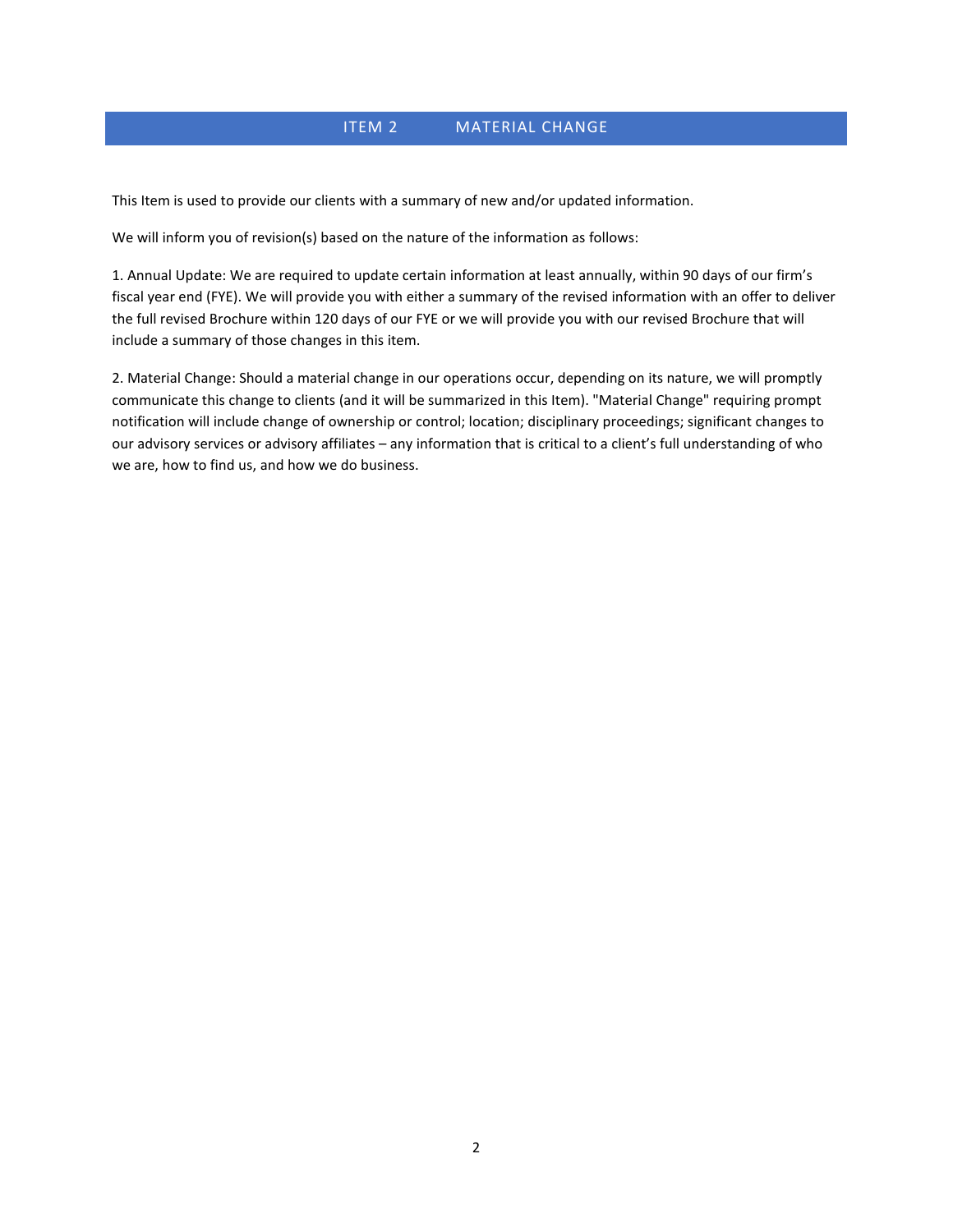| <b>TABLE OF CONTENTS</b>                                                                           | <b>PAGE</b>    |
|----------------------------------------------------------------------------------------------------|----------------|
| Item 1. Cover Page                                                                                 | $\mathbf{1}$   |
| Item 2. Material Change                                                                            | $\overline{2}$ |
| Item 3. Table of Contents                                                                          | 3              |
| Item 4. Services, Fees, and Compensation                                                           | 4              |
| Item 5. Account Requirements and Types of Accounts                                                 | $\overline{7}$ |
| Item 6. Portfolio Manager Selection and Evaluation                                                 | 7              |
| Item 7. Client Information Provided to Registered Investment Advisers                              | 8              |
| Item 8. Client Contact with Registered Investment Advisers                                         | 8              |
| Item 9. Additional Information                                                                     |                |
| Α.<br><b>Disciplinary Information</b><br>1.                                                        | 8              |
| Other Financial Activities and Financial Affiliations<br>2.                                        | 9              |
| В.<br>1. Code of Ethics, Participation, or Interest in Client Transactions<br>and Personal Trading | 9              |
| 2. Review of Accounts                                                                              | 10             |
| 3. Client Referrals and Other Compensation                                                         | 10             |
| 4. Financial Information                                                                           | 11             |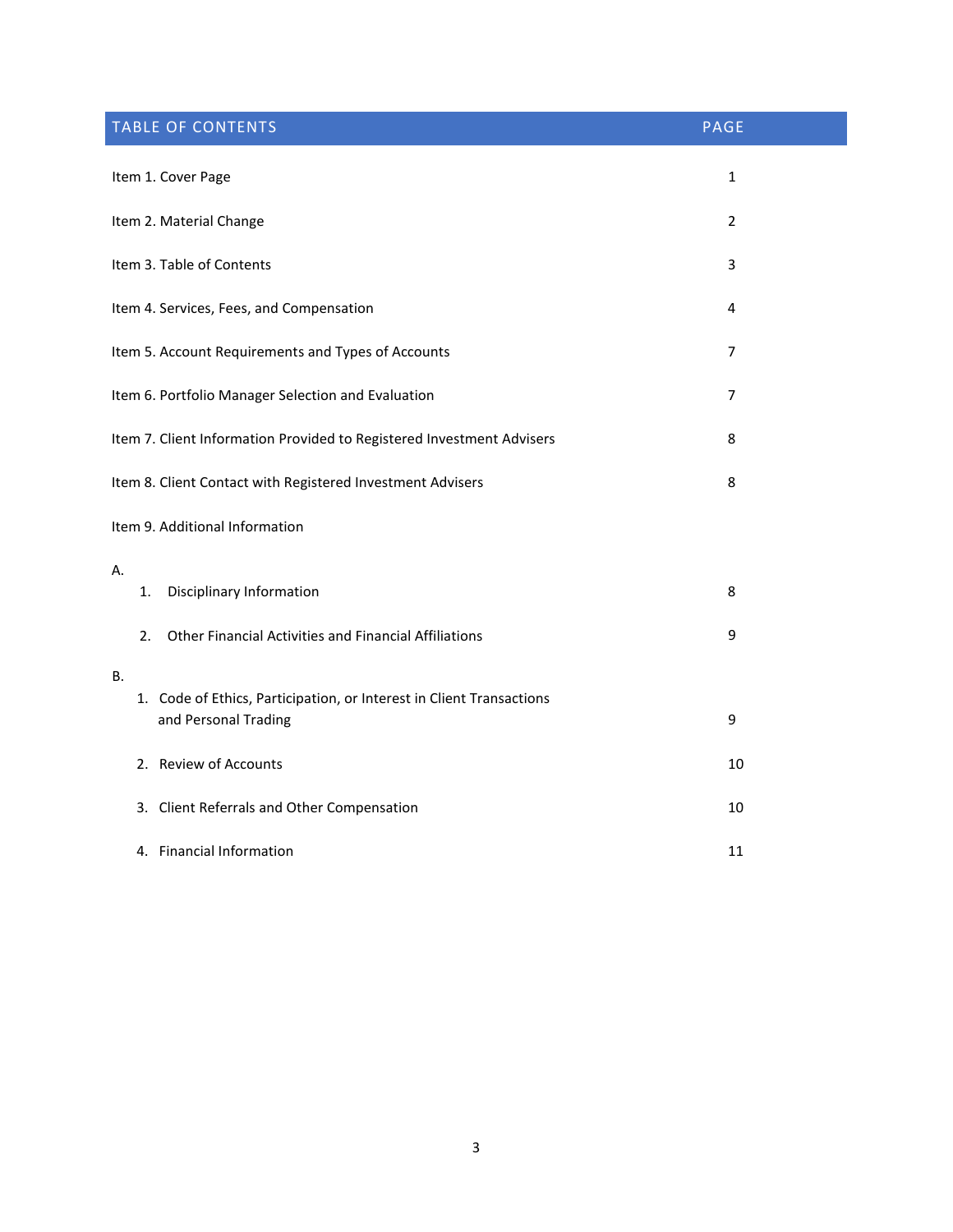# ITEM 4 SERVICES, FEES, AND COMPENSATION

Hunter Associates Investment Management LLC (DBA: "Hunter Associates") is a SEC-registered investment adviser with our principal place of business located in Pennsylvania and incorporated in the state of Delaware. Hunter Associates began conducting business in 1992.

We sponsor the Hunter Portfolio Series ("Portfolio Series"), a wrap fee program. A wrap fee program is an advisory program under which a specified fee(s), not based directly on transactions in the client's account, is charged for advisory services.

This Hunter Wrap Fee Program Brochure is limited to describing the services, fees, and other necessary information clients should consider prior to becoming a client. For a complete description of the other services and fees offered by our firm, clients should refer to our Form ADV Part 2A: Firm Brochure.

You may obtain a copy of our Firm Brochure by contacting us at 412-471-4191 or by email to [info@hunterassociates.com.](mailto:info@hunterassociates.com)

## **SERVICES**

Our firm provides portfolio management services to clients using five core asset allocation portfolios and the plus equity portfolio. Each core portfolio is designed to meet a particular asset allocation objective. The adviser will offer one core asset allocation portfolio or a combination of the core portfolio and the plus portfolio. Only the aggressive, moderate, and growth core asset allocation portfolios can be combined with the plus portfolio. The core plus portfolio may be included for those seeking and suited for a more aggressive investment profile. The plus portfolio can also be the only selected portfolio for client investment. A cash balance will also be maintained in the client account for payment of Portfolio Series fees.

Additionally, our firm also offers five foundation portfolios for clients with limited asset amounts. Each foundation portfolio is designed to meet the representative asset allocation objective. Foundation Portfolios may not be combined with core or plus portfolios.

We offer the following portfolios as part of the Portfolio Series.

#### FOUNDATION PORTFOLIOS

 Conservative Balanced Moderate Growth Aggressive

#### CORE PORTFOLIOS

Conservative Balanced Moderate Growth Aggressive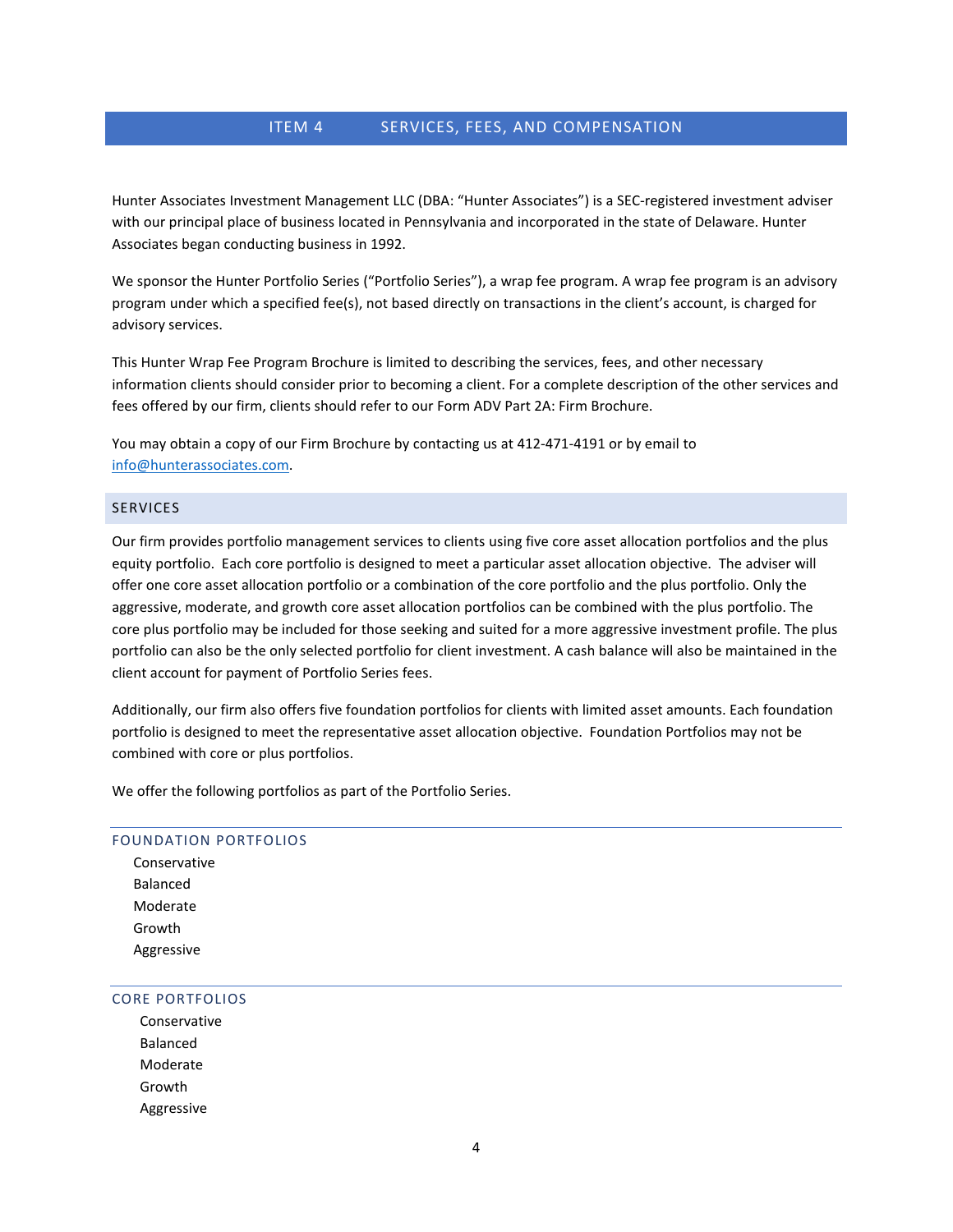# PLUS PORTFOLIO

Hunter Select

### CORE PLUS PORTFOLIOS

 Moderate/Hunter Select Growth/Hunter Select Aggressive/Hunter Select

The Investment Committee will choose mutual funds and ETFs that meet the defined investment objectives of the five core and foundation portfolios. For the Plus Portfolio, the Investment Committee will select and continuously monitor a group of individual stocks. We manage these investment advisory accounts on a discretionary basis. We assist the client to determine an appropriate investment goal, including identifying the client's financial objectives, risk tolerance, liquidity needs and time horizon. The appropriateness of a specific core or foundation portfolio is determined by the client's stated objectives (i.e., long term growth, income, growth, and income). The addition of the plus portfolio is determined by appropriateness of the investment in meeting the client's investment objective and to provide any desired potential return enhancement. The individual risk tolerance of each client determines how the individual portfolios are selected to meet the client's investment objective. The moderate, growth and aggressive portfolios are the only appropriate core portfolios that may be combined with the core plus portfolio. The foundation portfolios may not be combined with the core or plus portfolios. All portfolio selections consider any tax considerations relevant to client defined personal goals and objectives.

Through personal discussions with the client, in which the client's goals and objectives are established, we develop a personal investment policy statement and establish the appropriate asset allocation. Once created, the investment policy statement is used to help us identify which portfolio(s) is appropriate for the client's specific circumstances. The Investment Committee manages each portfolio based on its portfolio type and investment goals rather than on each client's individual needs. The portfolios are not pooled assets, each client retains individual ownership of the mutual funds, ETFs, equities, or other securities held within their portfolio account.

The Portfolio Series offers a diversified portfolio, professional advice and guidance, ongoing due diligence of the investments in the portfolio and rebalancing of the client's portfolio to maintain the desired asset allocation.

To ensure that our initial determination of an appropriate portfolio remains appropriate, and that the client's account continues to be managed in a manner consistent with the client's investment objective, risk tolerance and current financial circumstances, we will:

- 1. Send monthly written reminders to each client requesting any updated information regarding changes in the client's financial situation and/or investment objectives. These written monthly reminders are included on the custodian provided monthly account statements and quarterly account information delivered by Hunter Associates. The written reminders are delivered to each client of record; and
- 2. The Investment Adviser Representative will be reasonably available to consult with the client and maintain client risk profile information in each client's file.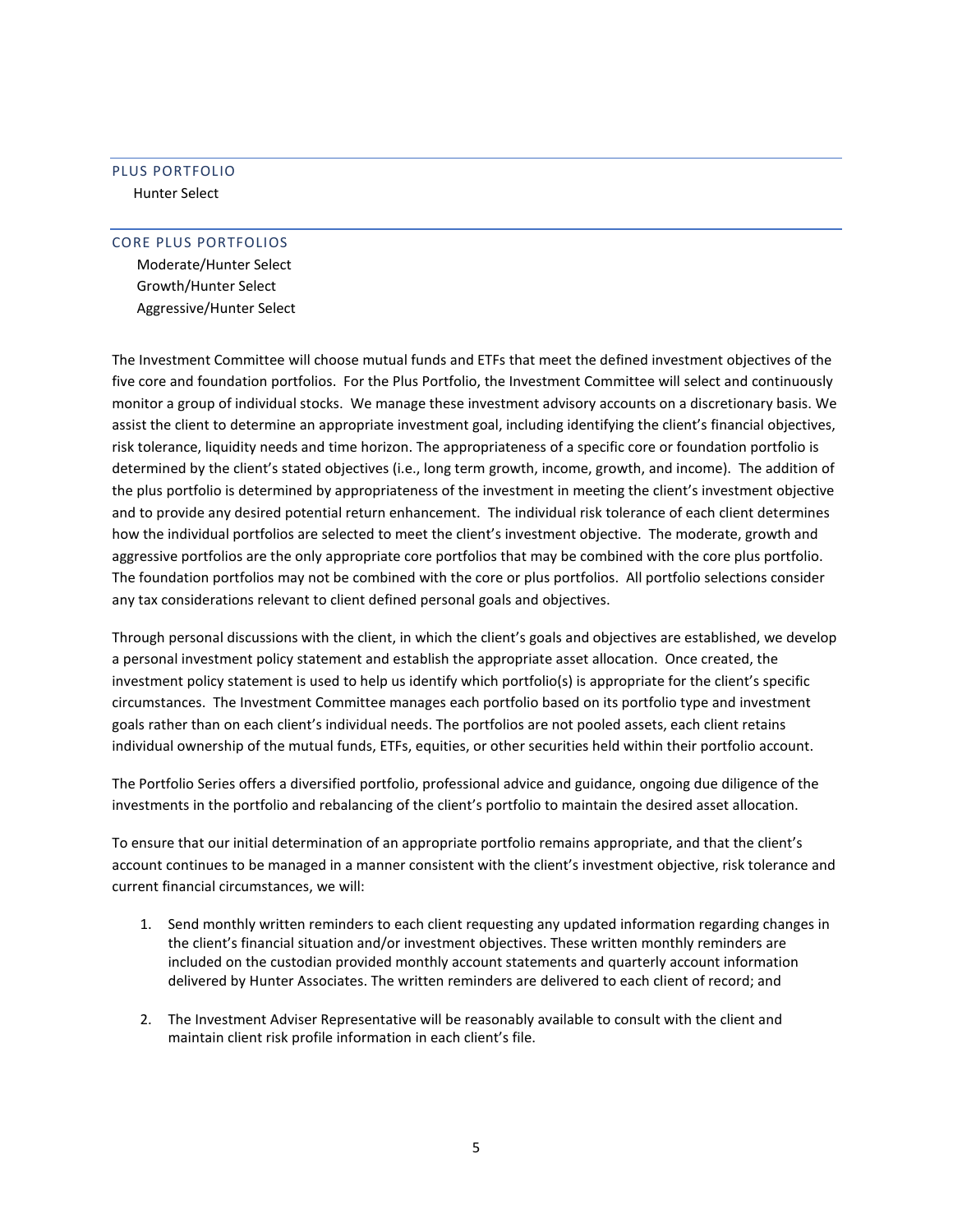## PORTFOLIO SERIES FEES

The advisory management fee will be pro-rated and charged quarterly, to be paid in advance, based upon the amount of assets under management at the beginning of the quarter according to the following schedule:

Management fee charged annually 0.75%

What services are covered by the Portfolio Series fees? The Portfolio Series fees pay for our firm's advisory services to clients. The advisory services pay for investment management advice including evaluating investments, monitoring and rebalancing asset allocation, administrative expenses, custody charges for clients' assets custodied at Pershing LLC and brokerage services for trades executed through Pershing LLC.

Mutual Fund Fees: All fees paid to Hunter Associates for investment advisory services are separate and distinct from the fees and expenses charged by mutual funds and/or ETFs to their shareholders. Since the Portfolio Series will use either advisory share class or no-load funds, the client will not pay separate distribution fees and sales charges for the funds they purchase within the Portfolio Series. These fees and expenses are described in each fund's prospectus. These fees will generally include a management fee, other fund expenses, and a possible distribution fee. If the fund also imposes sales charges, a client may pay an initial or deferred sales charge. In some cases, funds require a minimum investment amount to participate in the fund. A client could invest in a mutual fund directly, without our services. In that case, the client would not receive the services provided by our firm which are designed, among other things, to assist the client in determining which mutual fund or funds are most appropriate to each client's financial condition and objectives. Accordingly, the client should review both the fees charged by the funds and our fees to fully understand the total amount of fees to be paid by the client and to better evaluate the advisory services being provided.

The Portfolio Series may cost you more or less than purchasing the portfolio investments and investment advisory service separately. While the use of advisory class shares does not include distribution expenses, the internal management fee the mutual funds and ETFs charge when coupled with the Hunter Associates fee may be more or less than the cost of other investment products or advisory services.

The Investment Adviser Representative who recommends the Portfolio Series will receive a portion of the wrap fee. The Investment Adviser Representative compensation may be more than what the Investment Adviser Representative would have received from other Hunter Associates advisory programs or from separately providing investment advice and brokerage. To the extent that the Investment Adviser Representative may receive more compensation from an investment in this Portfolio Series, the Investment Adviser Representative may have a financial incentive to recommend this wrap fee program rather than another product.

### GENERAL INFORMATION

#### TERMINATION OF THE ADVISORY RELATIONSHIP

A client Agreement may be terminated at any time, without the payment of any penalty, by the Client giving Adviser ten (10) days' written notice addressed to Adviser at its principal place of business. Adviser will terminate the Agreement at any time after notification is received from Custodian of the transfer of managed client assets. The Adviser may terminate Agreement at any time by giving client ten (10) days' written notice addressed to the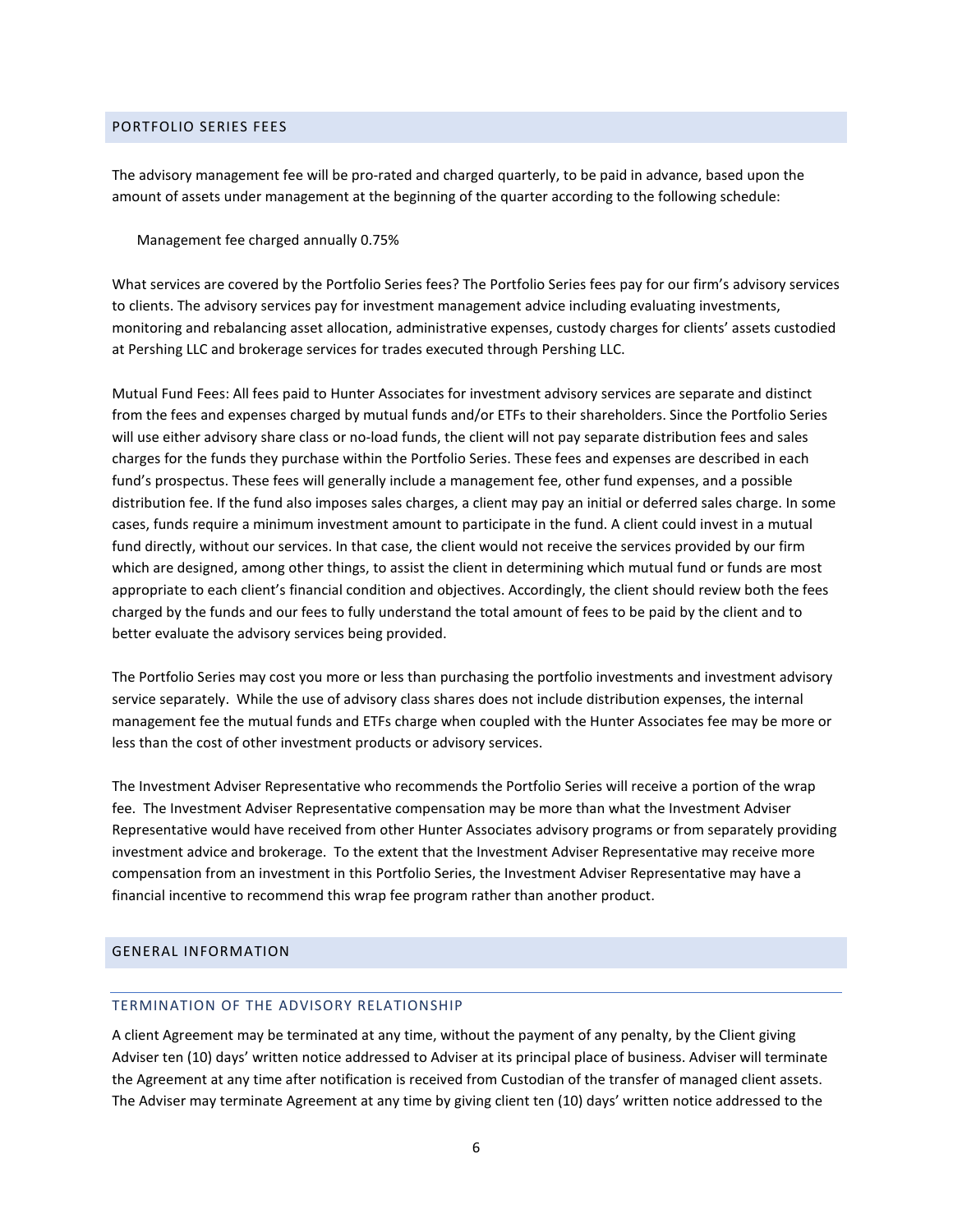client at his/her principal residence or place of business. In the event of termination of the Agreement prior to the end of a quarter, Client will be entitled to pro-rata refund of any fees paid, but unearned, on termination.

#### ERISA ACCOUNTS

Hunter Associates is deemed to be a fiduciary to advisory clients that are employee benefit plans or individual retirement accounts (IRAs) pursuant to the Employee Retirement Income and Securities Act ("ERISA"), and regulations under the Internal Revenue Code of 1986 (the "Code"), respectively. As such, our firm is subject to specific duties and obligations under ERISA and the Internal Revenue Code that include among other things, restrictions concerning certain forms of compensation. To avoid engaging in prohibited transactions in the Portfolio Series, the wrap fee covers investment advice for core portfolios on mutual funds, ETFs and, in the Hunter Select Portfolio, equity stock investments, for which our firm and/or our related persons do not receive any commissions or 12b-1 fees.

#### ADVISORY MANAGEMENT FEES IN GENERAL

Clients should note that similar advisory services may (or may not) be available from other registered (or unregistered) investment advisers for similar or lower fees. Clients should evaluate our services and fees against those offered by other firms.

#### LIMITED PREPAYMENT OF FEES

Under no circumstances do we require or solicit payment of fees in excess of \$1,200 more than six months in advance of services rendered.

# ITEM 5 ACCOUNT REQUIREMENTS AND TYPES OF ACCOUNTS

The Portfolio Series does not impose a minimum account size requirement. While there is no minimum account size, investment in the Hunter Select Portfolio may be impractical for clients whose account size is less than \$25,000 except for the Foundation Portfolios which are accommodating to asset sizes under \$25,000.

While Hunter Associates provides investment advisory services to individuals, high net worth individuals, pension and profit-sharing plans, charitable organizations, pooled investment vehicles, corporations, and other businesses, we believe the client accounts will predominantly be opened for individual and small business clients. Clients with a larger asset base may require our individual portfolio management services that provides an individual customized approach.

The clients, as a condition for participation, are required to direct us to custody their assets with and to place trades through Pershing LLC. Pershing LLC is a FINRA-member broker-dealer and the clearing firm and custodian that we use for brokerage accounts. Hunter Associates has negotiated an arrangement with Pershing LLC to provide custodial and brokerage services as part of the Portfolio Series. As such, we reserve the right to decline acceptance of any client account for which the client directs the use of a broker-dealer/custodian other than Pershing LLC.

## ITEM 6 PORTFOLIO MANAGER SELECTION AND EVALUATION

The Investment Committee is responsible for choosing the mutual funds, ETFs, and equities for each portfolio. They may use one or more of the following to evaluate fund managers and equity securities: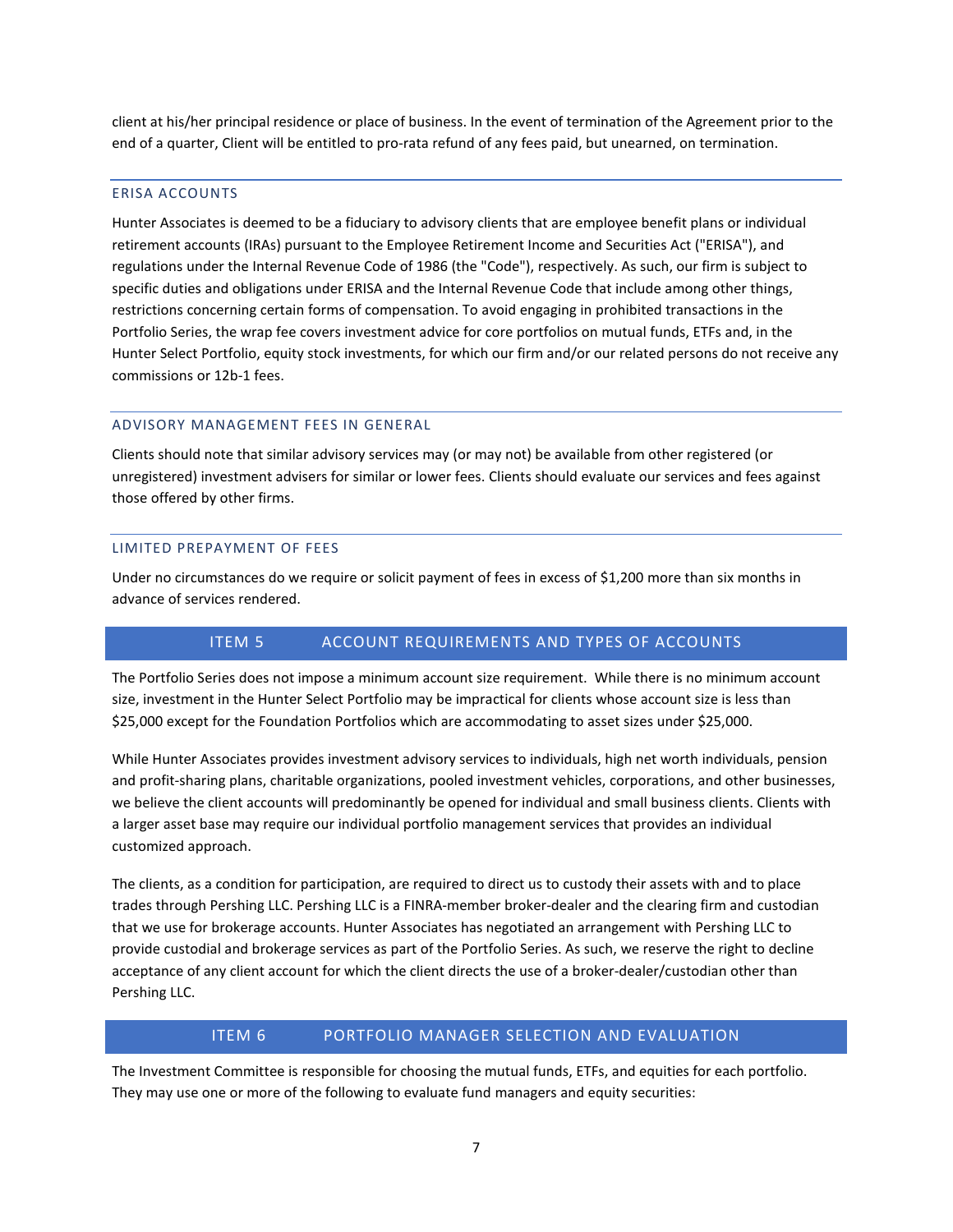- 1. Morningstar
- 2. Communication with fund company management team
- 3. Research reports
- 4. Fundamental analysis
- 5. Rating agencies
- 6. Third-party research services

Each mutual fund, ETF or equity selection and the decision for inclusion in one or more of the portfolios is based upon the in-depth assessment and majority agreement of the investment committee.

# RISKS FOR ALL FORMS OF ANALYSIS

Our investment analysis evaluation methods rely on the assumption that the companies whose securities we purchase and sell, the rating agencies that review these securities, communication with fund company, and other publicly available sources of information about these investments, are providing accurate and unbiased data. While we are alert to indications that data may be incorrect, there is always a risk that our analysis may be compromised by inaccurate or misleading information.

# ITEM 7 CLIENT INFORMATION PROVIDED TO REGISTERED INVESTMENT ADVISERS (PRIVACY POLICY)

Privacy is an important issue. Hunter Associates' Privacy Policy is initially given to the client upon the opening of an account and is subsequently disclosed at least quarterly on custodian statements thereafter and upon request to Hunter Associates. Hunter Associates solicits information concerning a client's name, address, date of birth, social security/tax identification number, financial situation, investment experience, tax status, tax reporting information and other personal non-public information. Hunter Associates will ask for this prior to opening a firm account and recommending a wrap account. Hunter Associates may provide certain client information on an as-needed basis to participating third-party service providers such as our introducing registered custodian so that they may service the client's account.

# ITEM 8 CLIENT CONTACT WITH REGISTERED INVESTMENT ADVISERS

Clients have access to Hunter Associates Registered Investment Advisers by phone, e-mail or by scheduling an inperson meeting with their advisory consultant to discuss their investment objectives and any financial changes. Clients do not have access to the Investment Committee. For the five core and foundation portfolios that are invested exclusively in mutual funds or ETFs, clients will not have direct or indirect access to the investment company fund managers.

# ITEM 9 ADDITIONAL INFORMATION

# A.1 DISCIPLINARY INFORMATION

As an investment adviser, Hunter Associates is required to disclose any legal or disciplinary events that may be deemed material to your evaluation of Hunter Associates or the integrity of its management team. Hunter Associates has no information applicable to this item to disclose.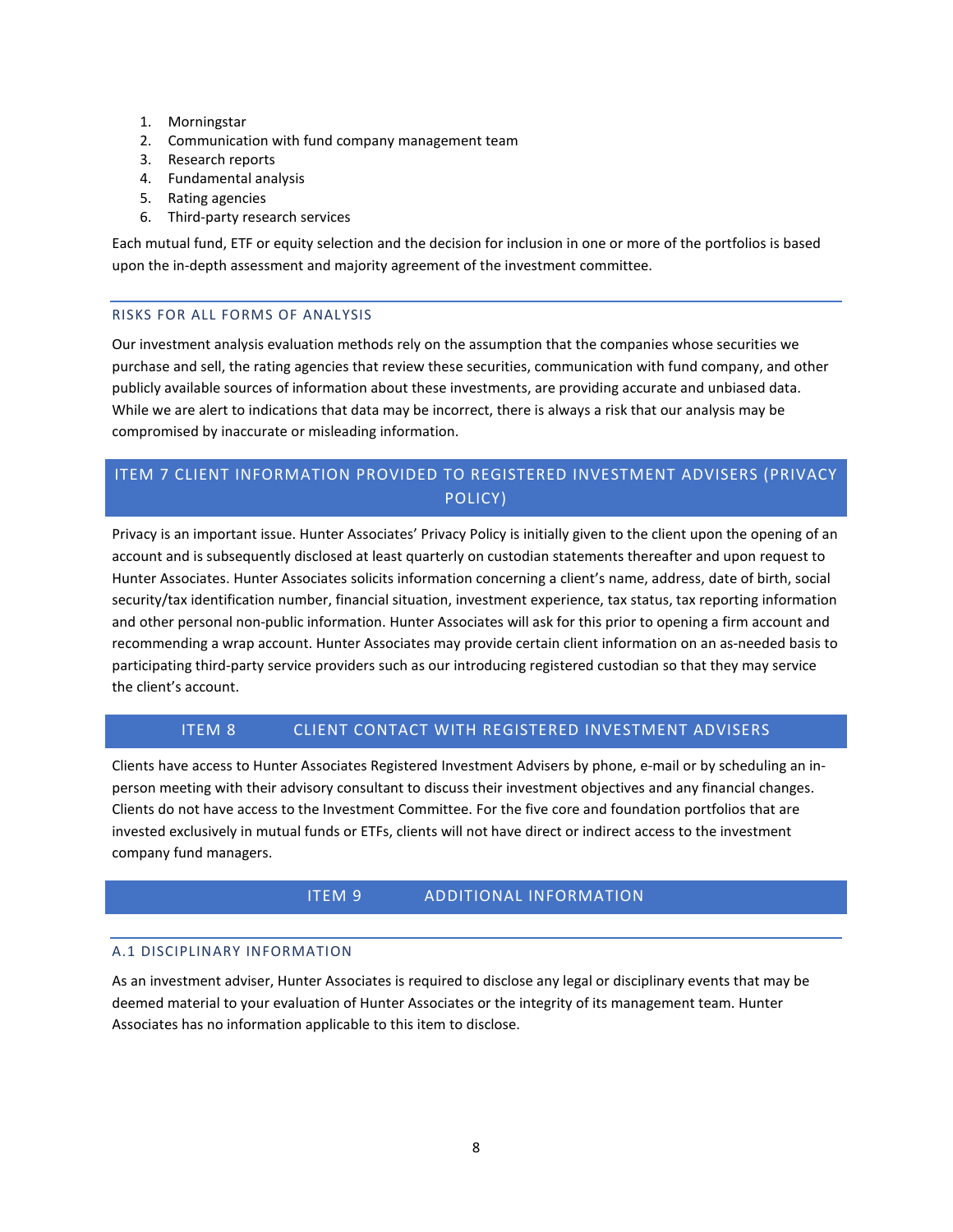#### A.2 OTHER FINANCIAL ACTIVITIES AND FINANCIAL AFFILIATIONS

Hunter Associates is dually registered as a broker-dealer and as an investment adviser. As a broker-dealer, Hunter Associates is a member of the Financial Industry Regulatory Authority ("FINRA") and the Securities Investment Protection Corporation ("SIPC"). Hunter Associates and its Registered Representatives primarily engage in the brokerage business of buying and selling equity securities, mutual fund securities, municipal securities, government securities, variable insurance products and various other securities for clients. Hunter Associates is a registered municipal securities dealer and government securities dealer. Most Hunter Investment Adviser Representatives are also Hunter Associates Registered Representatives. Hunter Associates is also licensed as an insurance agency and many Hunter Associates investment consultants may also be licensed to sell insurance products through this agency. To the extent that your Hunter Associates advisory consultant is also a Hunter Associates Registered Representative or an insurance agent, he/she may receive commissions as a result of executing trades for you in a separate brokerage account that you maintain outside of your Hunter Associates advisory relationship or through an affiliated insurance agency. Because your Hunter Associates advisory consultant can earn compensation in addition to his/her advisory fee by selling you other products or services, this opportunity may raise conflict of interest concerns. To better address these potential conflicts, the client is not charged brokerage commissions on the trades executed in the Portfolio Series advisory accounts. Hunter Associates strives to provide full disclosure of all costs and compensation received.

# B.1 CODE OF ETHICS, PARTICIPATION OR INTEREST IN CLIENT TRANSACTIONS AND PERSONAL TRADING

Hunter Associates has adopted a Code of Ethics which sets forth high ethical standards of business conduct that we require of our employees including compliance with applicable federal and state securities regulations.

Hunter Associates and our registered personnel owe a duty of loyalty, fairness and good faith toward our clients and have an obligation to adhere not only to the specific provisions of the Code of Ethics but also to the general principles that guide the Code.

Hunter Associates Code of Ethics further includes the firm's provision for prohibiting the use of material non-public information. While we do not believe that we have any access to non-public information, all personnel are reminded that such information may not be used in a personal or professional capacity. A copy of our Code of Ethics is available to clients and prospective clients. You may request a copy by email to [marshall@hunterassociates.como](mailto:marshall@hunterassociates.com)r by calling us at 412-765-8927.

Hunter Associates and individuals associated with our advisory firm are prohibited from engaging in principal transactions.

Our Code of Ethics is designed to assure that the personal securities transactions, activities, and interests of our employees will not interfere with (i) making decisions in the best interest of advisory clients and (ii) implementing such decisions while, at the same time, allowing employees to invest for their own accounts.

Our firm and/or individuals associated with our firm may buy or sell for their personal account's securities identical to or different from those recommended to our clients. In addition, associated persons of our firm may have an interest or position in a certain security(ies) which may also have been recommended to a client.

We may aggregate the trades of our associated persons with client transactions where possible and when compliant with our duty to seek best execution for our clients. In these instances, participating clients in the Core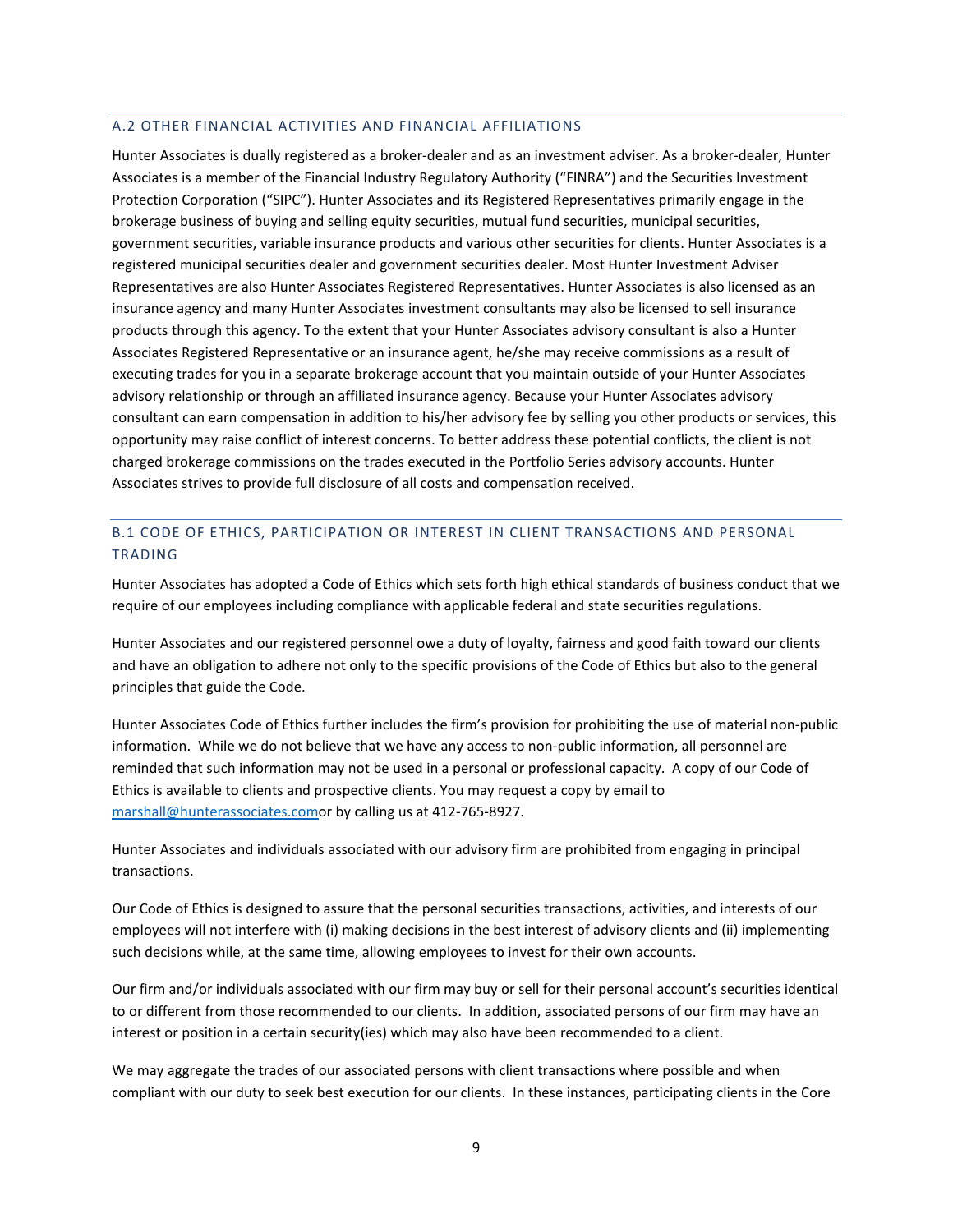Plus Portfolio will receive an average share price. In instances where there is a partial fill of a particular batched order, we will allocate all purchases pro-rata, with each account paying the average price. If included in the batch order, employee accounts will be included in the pro-rata allocation.

As these situations represent actual or potential conflicts of interest to our clients, and some of these situations are not applicable to clients in the Portfolio Series, we have established the following policies and procedures for implementing our firm's advisory Code of Ethics, to ensure our firm complies with its regulatory obligations and provides our clients and potential clients with full and fair disclosure of such conflicts of interest:

- 1. No principal or employee of our firm may put his or her own interest above the interest of an advisory client.
- 2. No principal or employee of our firm may buy or sell securities for their personal portfolio(s) where their decision is a result of information received as a result of his or her employment unless the information is also available to the investing public.
- 3. It is the expressed policy of our firm that no person employed by us may purchase or sell any security prior to a transaction(s) being implemented for an advisory account. This prevents such employees from benefiting from transactions placed on behalf of advisory accounts.
- 4. Our firm requires prior approval for any IPO or private placement investments by related persons of the firm.
- 5. We review all reportable securities holdings for our firm and anyone associated with this advisory practice that has access to advisory recommendations. These holdings are reviewed on a regular basis by our firm's Chief Compliance Officers.
- 6. We have established procedures for the maintenance of all required books and records.
- 7. All clients are fully informed that related persons may receive separate commission compensation when effecting transactions during the implementation process.
- 8. Clients can decline to implement any advice rendered and in those situations where our firm is granted discretionary authority.
- 9. All of our principals and employees must act in accordance with all applicable Federal and State regulations governing registered investment advisory practices.
- 10. We require delivery and acknowledgment of the Code of Ethics and this brochure by each supervised person of our firm.
- 11. We have established policies requiring the reporting of Code of Ethics violations to our senior management.
- 12. Any individual who violates any of the above restrictions may be subject to termination.

# B.2 REVIEW OF ACCOUNTS

While one or more members of the Investment Committee is continually monitoring the underlying securities within the Portfolio Series accounts, each account is individually reviewed on a quarterly basis. An account is reviewed in the context of the investment objectives and guidelines for the specific portfolio it is in as well as for any investment restrictions provided by the client. Accounts are also reviewed to ensure that they are consistent with the needs of the client as outlined in the client's Investment Policy Statement. More frequent reviews may be triggered by material changes in the client's individual circumstances, the market and/or the current political or economic environment.

# B.3 CLIENT REFERRALS AND OTHER COMPENSATION

It is Hunter Associates' policy not to engage solicitors or pay related or unrelated persons for referring potential clients to our firm.